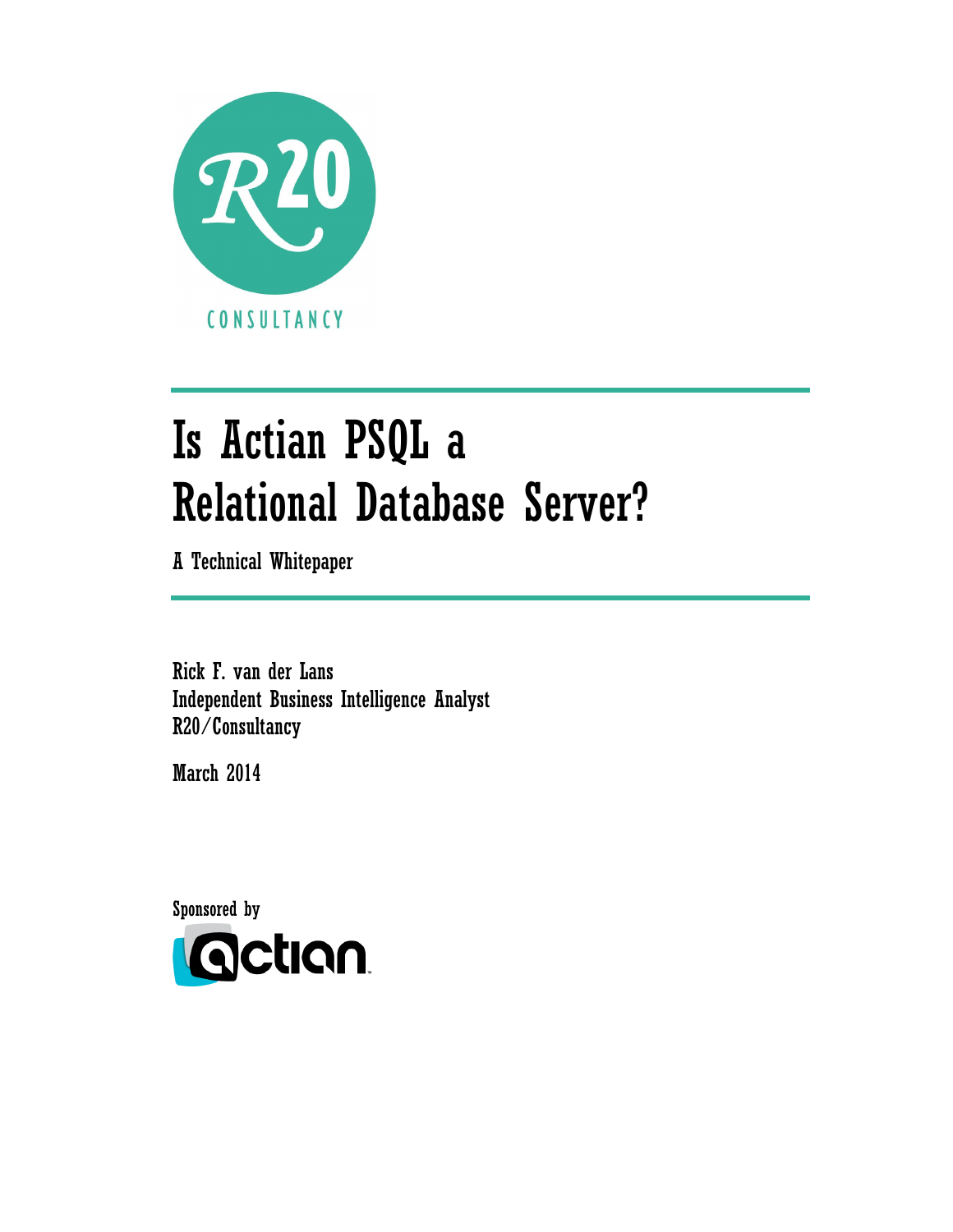Copyright © 2014 R20/Consultancy. All rights reserved. Actian and Actian PSQL are trademarks of Actian Corporation in the United States and in other countries. All other trademarks, trade names, service marks, and logos referenced herein belong to their respective owners.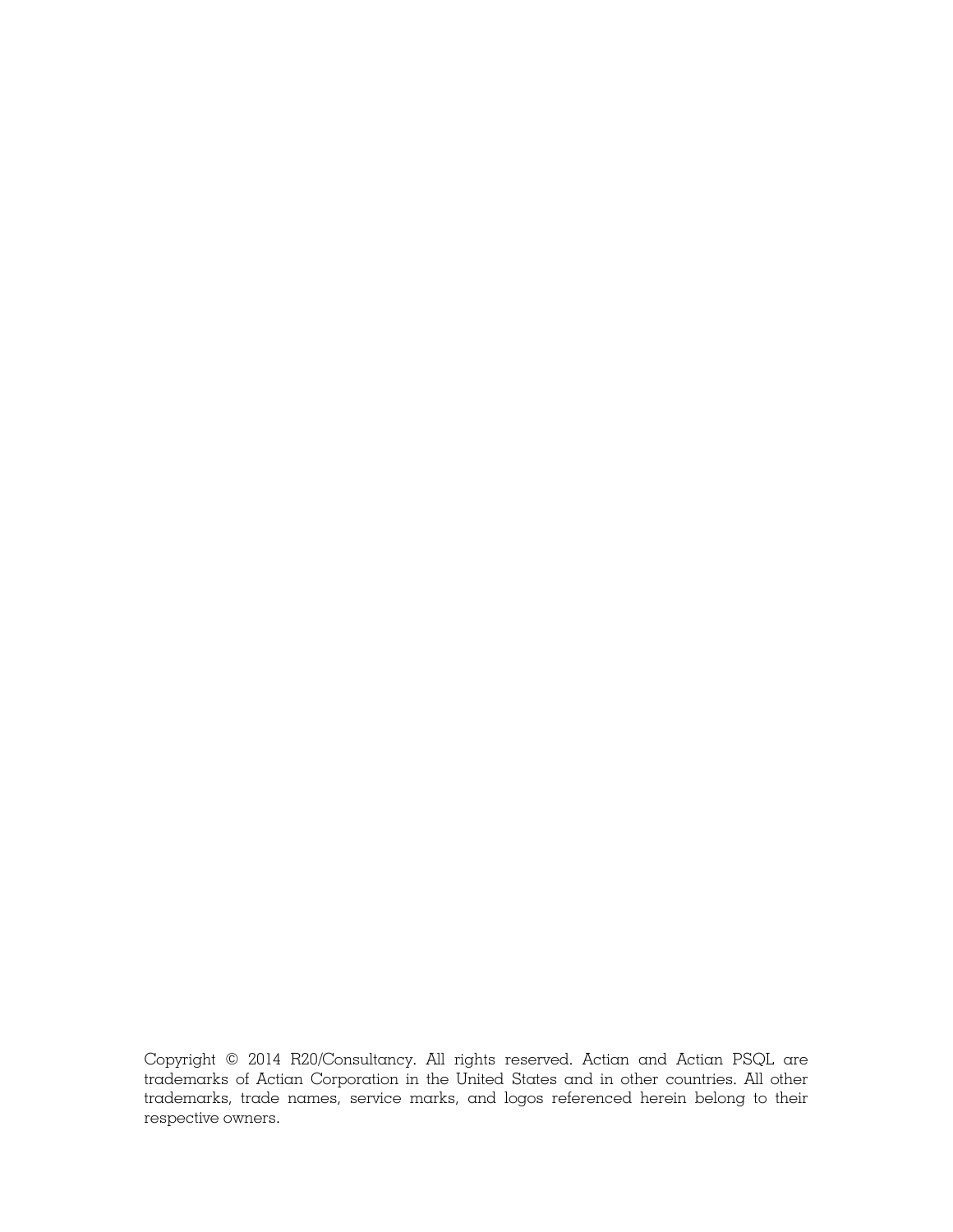# Table of Contents

| 1              | <b>Management Summary</b>                                                                                                                                                                                                                                                                                                                                                                                                                                                                                                                    |                                                                     |
|----------------|----------------------------------------------------------------------------------------------------------------------------------------------------------------------------------------------------------------------------------------------------------------------------------------------------------------------------------------------------------------------------------------------------------------------------------------------------------------------------------------------------------------------------------------------|---------------------------------------------------------------------|
| $\overline{2}$ | What is a Database Server?                                                                                                                                                                                                                                                                                                                                                                                                                                                                                                                   |                                                                     |
| 3              | What is a SQL Database Server?                                                                                                                                                                                                                                                                                                                                                                                                                                                                                                               | 3                                                                   |
| 4              | Is Actian PSQL a Database Server?                                                                                                                                                                                                                                                                                                                                                                                                                                                                                                            | 3                                                                   |
| 5              | <b>SQL and the Relational Model</b>                                                                                                                                                                                                                                                                                                                                                                                                                                                                                                          | 4                                                                   |
| 7              | <b>Codd's Twelve Rules and Actian PSQL</b>                                                                                                                                                                                                                                                                                                                                                                                                                                                                                                   | 6                                                                   |
|                | Rule 0: Single Foundation Rule<br><b>Rule 1: Information Rule</b><br><b>Rule 2: Guaranteed Access Rule</b><br>Rule 3: Systematic Treatment of Null Values<br>Rule 4: Dynamic On-Line Catalog Based on the Relational Model<br>Rule 5: Comprehensive Data Sublanguage Rule<br>Rule 6: View Updating Rule<br>Rule 7: High-Level Insert, Update, and Delete<br>Rule 8: Physical Data Independence<br>Rule 9: Logical Data Independence<br>Rule 10: Integrity Independence<br>Rule 11: Distribution Independence<br>Rule 12: Non-Subversion Rule | 6<br>7<br>7<br>7<br>8<br>8<br>9<br>10<br>10<br>10<br>11<br>12<br>12 |
| 8              | <b>How Relational is Actian PSQL?</b>                                                                                                                                                                                                                                                                                                                                                                                                                                                                                                        | 13                                                                  |
|                | About the Author Rick F. van der Lans                                                                                                                                                                                                                                                                                                                                                                                                                                                                                                        | 14                                                                  |
|                | <b>About Actian Corporation</b>                                                                                                                                                                                                                                                                                                                                                                                                                                                                                                              | 14                                                                  |

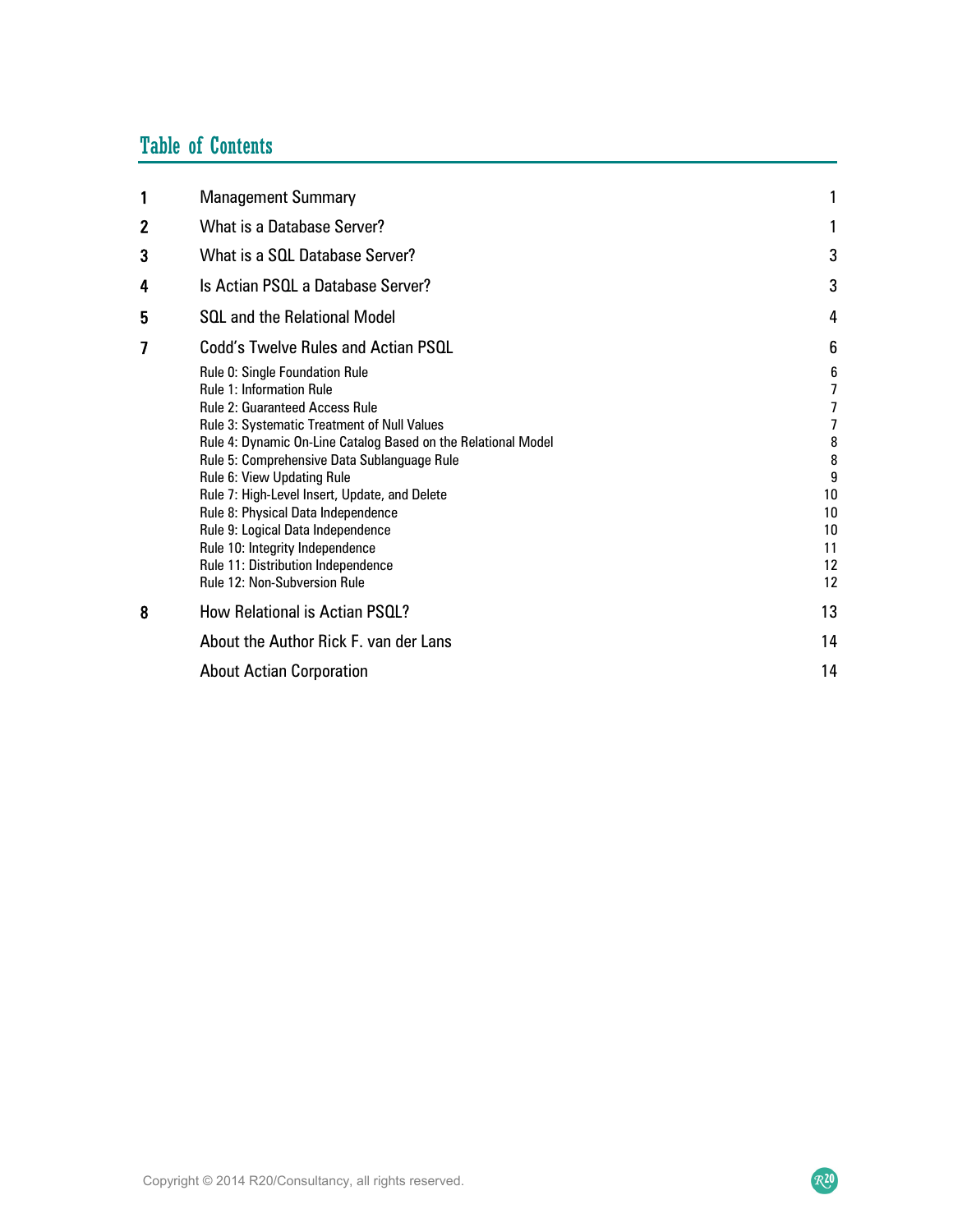R20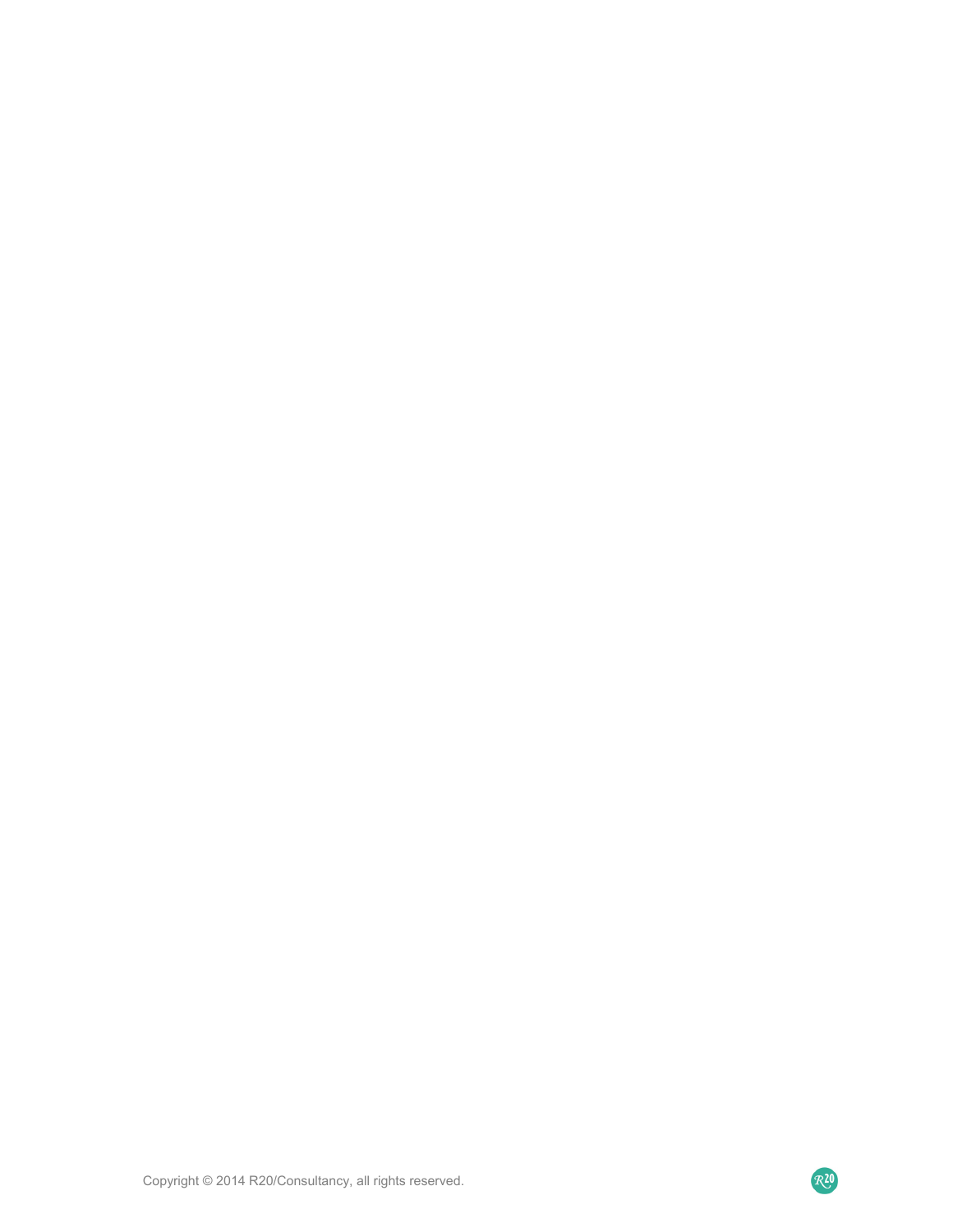## **Management Summary**

In this era, when  $NoSQL$  products are receiving a lot of attention in the trade press,  $SQL$  is still, by far, the dominant database language. To paraphrase Michael Stonebraker, a database pioneer, SQL is intergalactic dataspeak. Most databases on which organizations rely today, are SQL-based.

The SQL language is an implementation of the *relational model*. The relational model is a method for organizing, querying, and manipulating data. It's set-oriented and based on firstpredicate logic. Other database languages based on the relational model exist, such as Quel, Square, QBE, and D4.

In 1985, E.F. Codd, the founder of the relational model, defined a set of rules<sup>1</sup> for determining how well a database product supports the relational model. These rules make it possible to answer the question whether a particular product is a relational database server. They were urgently needed, because many

With Codd's 12 rules it's possible to measure how relational a database server is.

vendors were labeling their products as relational, while they were not. So, the term relational became somewhat polluted and Codd wanted to fix and prevent this.

This whitepaper explains Codd's rules and shows how well Actian's PSQL database server supports them. The verdict is that PSQL scores a 10 (on a scale of 0 to 12). Nine rules are fully

Actian PSQL is 83% relationally complete.

 $\overline{\mathcal{R}}$ 20

supported, two partially, and two not. Therefore, the overall conclusion is that PSQL is 83% relationally complete. This is an excellent score and puts PSQL in the list of most relational products that are out there.

Is it possible to be 100% relational? The answer is yes. Such products can be developed. In fact, there is one open source product that supports most of the rules: Alphora's DataPhor. However, the product is not (yet) a commercial success. In 1985, when Codd introduced these rules, he also wrote "No existing DBMS product that I know of can honestly be claimed to be fully relational, at this time." It looks as if this statement still holds for all the SQL products and probably for most database servers.

## 2 What is a Database Server?

What is a Database? – To be able to answer the question "Is  $PSQL$  a relational database server?", we have to answer the question "What is a database server?" first. And to answer that question, we have to know the answer to the following one "What is a database?".

If we type in the term database in Google, the number of hits is over 1,3 billion. This means that it's a widely used term. Therefore, you would expect that the term has been well-defined. Strangely enough, that's not the case. One of the reasons that different definitions exist, is that the concept can be viewed from two angles: from a technical and a more logical angle. From the technical angle, a database can be seen as all the data stored in one physical file, or the

 $^{1}$  E.F. Codd, *Is Your Database Management System Really Relational? An Evaluation Scheme*, The Relational Institute, TRI Technical Report EFC-1 /10-28-86, October 28, 1985.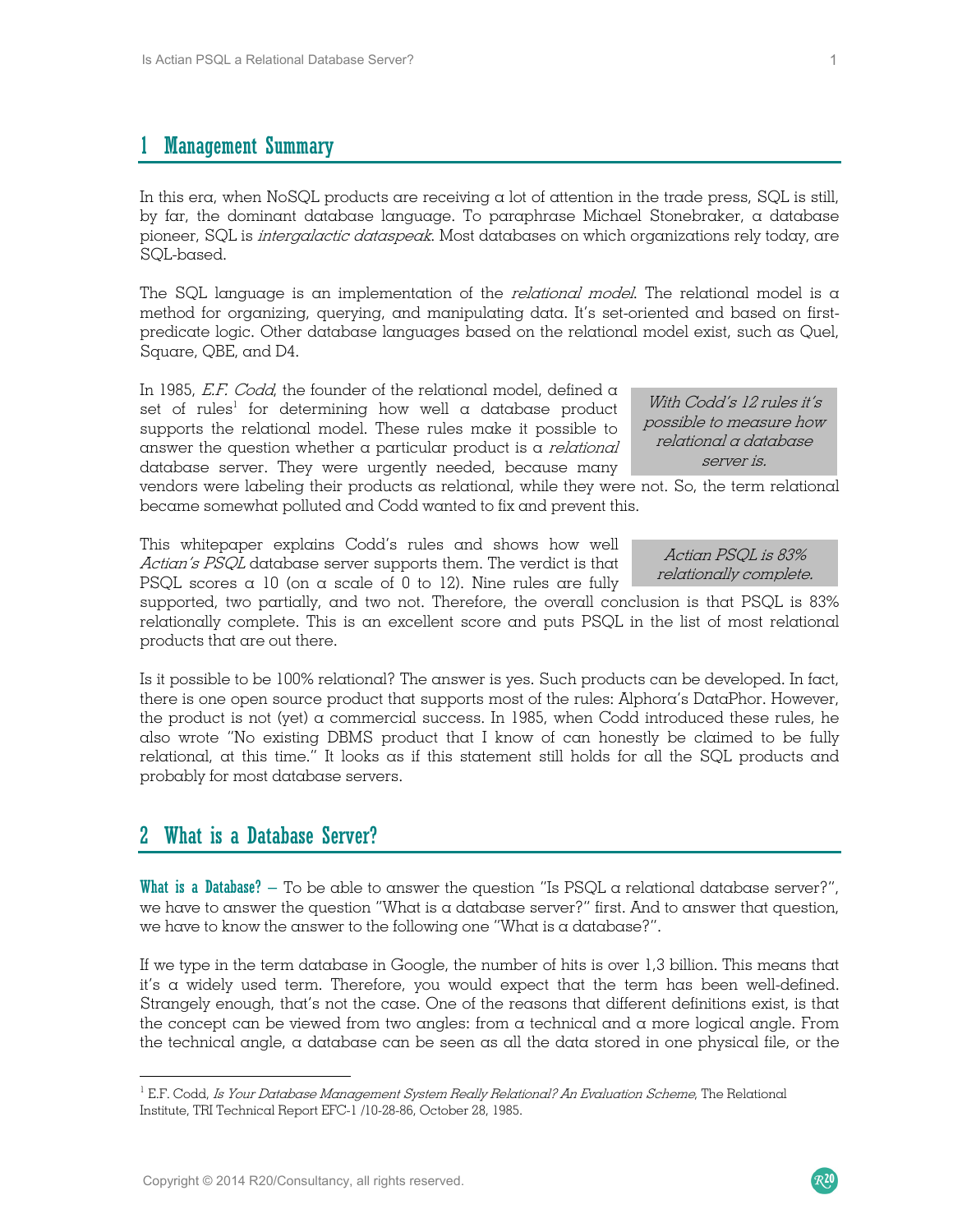data in all the files managed by some software product, such as a database server. From  $\alpha$ more logical angle, a database can be seen as all the data that users have access to, which doesn't have to correspond with the more technical view.

The definition used in this whitepaper is the one introduced by C.J. Date $^2$  in his renowned book "An Introduction to Database Systems":

A database consists of some collection of persistent data that is used by the application systems of some given enterprise and managed by a database management system.

What is a Database Server?  $-$  Just like the term database, the term database server is popular as well. Everyone in the IT field has a feeling of what a database server is. Still, coming up with a generally accepted definition is not straightforward. The following one is used in this whitepaper:

A database server is a computer program that provides database services to applications.

The next important question is what are database services? Most specialists expect a database server to support minimally the following services:

- Data definition services
- Data query services
- Data manipulation services
- Transaction management services
- Data security services
- Backup and recovery services
- Multi-user concurrency services
- Monitoring services

Does this imply that if a product supports all the above services except for one or two, it's not a database server? For example,  $\text{SQLite}^3$  supports all the above services except multi-user concurrency and monitoring services. Is it therefore not a database server? Many SQLite specialists would strongly disagree. In this whitepaper we

A database server supports at least data definition, query, data manipulation, transaction management, data security, and backup and recovery services.

assume that a database server has to support at least the first six services of the list.

What is a Database Management System? – Many of the articles and books referenced in this whitepaper are relatively old. In most of them the term database server is not used, but database management system instead. The two terms are considered synonyms of each other. Nowadays, the more popular term is database server, so we predominantly use that one.

 $^2$  Chris J. Date, *An Introduction to Database Systems*,  $8^{\text{th}}$  edition, Addison-Wesley, 2003.

 $^3$  R.F. van der Lans, *The SOL Guide to SOLite*, Lulu Publishers, 2009.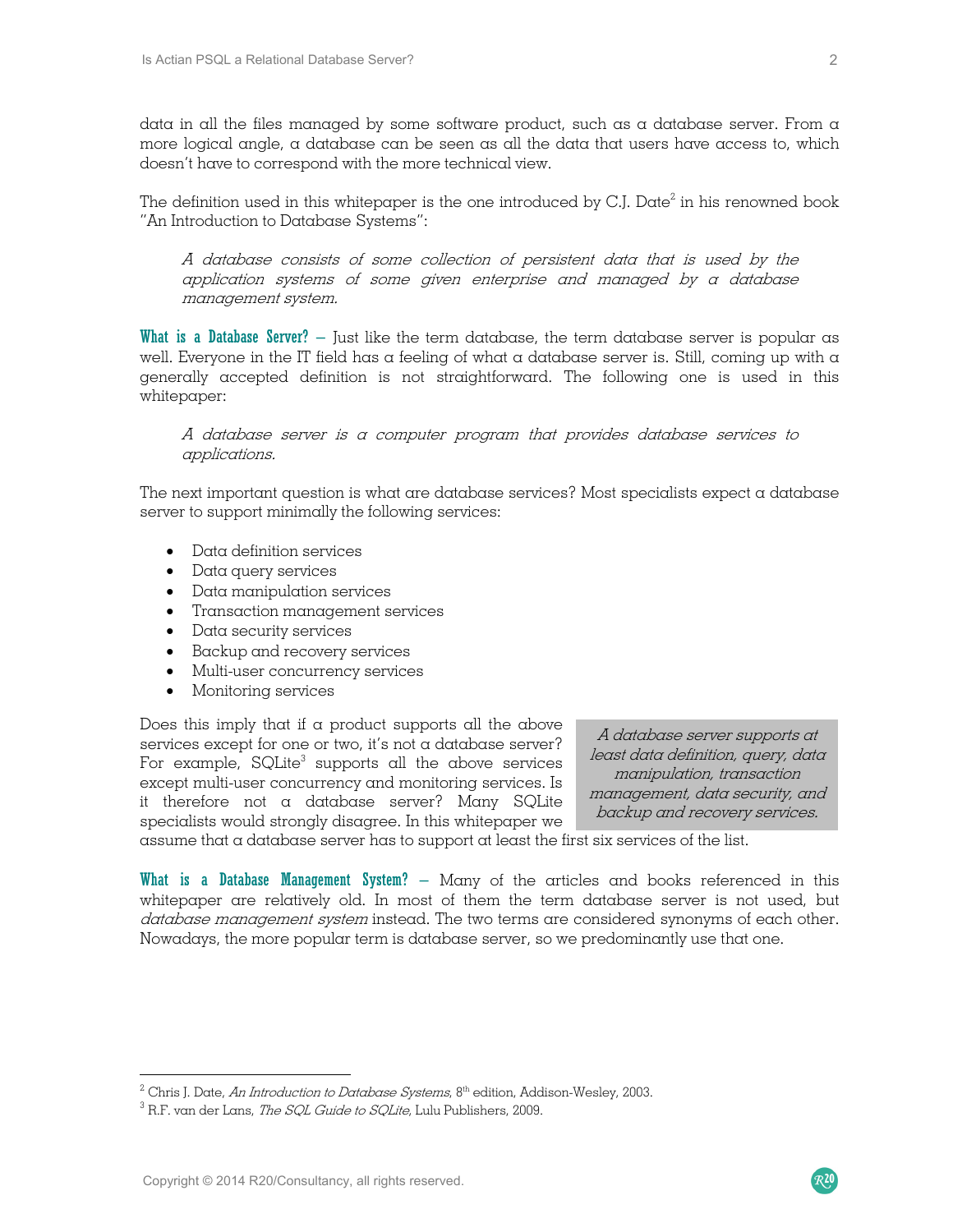## 3 What is a SQL Database Server?

The question "What is a SQL Database Server?" is an easy one to answer:

A SQL database server is a database server that supports the SQL database language.

SQL is an incredibly popular database language. It supports a small, but very powerful, set of statements for manipulating, managing, and protecting data stored in a database. This power has resulted in its tremendous popularity. In the early 1980s there were only ten to twenty SQL database servers, but today this number is at least multiplied by four. Almost every database server supports SQL or a dialect of the language. Currently, SQL products are available for every kind of computer, from small handheld computers to large servers, and for every operating system. International standards for SQL have existed since 1987.

For a few years, a new generation of database servers has appeared on the market, the socalled NoSQL database servers. As the name suggests, these products do not support SQL or

do not support SQL as their primary database language. In any case, they are all not relational database servers. These products do have an incredible scalability level and can deliver unbelievable performance results, even when the size of the database is massive or the transaction rate very high. Lately,

The SQL-fication of NoSQL products has started.

vendors of NoSQL products have started to develop (simple) SQL interfaces. They have discovered that for many tools, applications, and users, it's a big advantage when data can also be accessed through a SQL interface. So, *SQL-fication* of NoSQL has become popular.

## 4 Is Actian PSQL a SQL Database Server?

Is PSQL a Database Server?  $-$  Action PSQL supports all the database services listed in Section 2. It can therefore be regarded as a full-blown database server.

PSQL can be accessed through interfaces such as ADO.NET, JDBC, and ODBC. PSQL is developed on top of the MKDE (Micro Kernel Database Engine). Besides PSQL, the MKDE also supports an older, record-oriented interface called *Btrieve*. The effect is that the data managed by the MKDE can be manipulated and queried via the set-oriented SQL interface (offered by PSQL) and the record-oriented Btrieve API.

The fact that PSQL has been implemented on the MKDE doesn't make it a non-database server. There are many more database servers that have a layered architecture in which each layer has a well-defined interface.

Is PSQL a SQL Database Server?  $-$  PSQL supports most of the SQL statements one expects from  $\alpha$  SQL database server. It allows data to be manipulated, queried, managed, and protected through the SQL language.

Evidently, PSQL supports its own SQL dialect, like all the SQL products do. All these dialects are somewhat different. But the important aspect is that PSQL supports the core of SQL: those statements and features supported by all the other SQL products

PSQL supports all the SQL features that developers expect.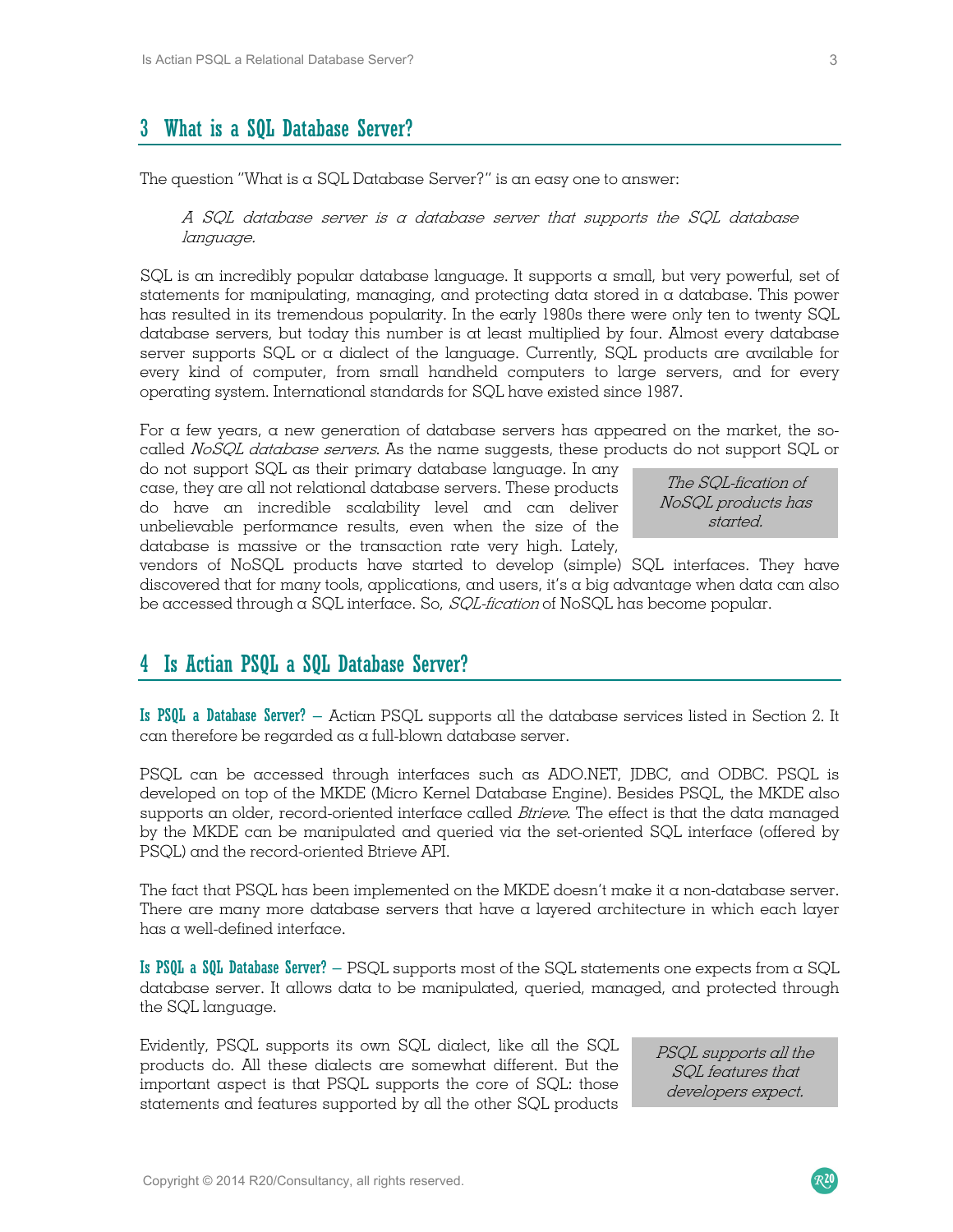and that all developers expect. A few PSQL specifics have been added, such as decoupling tables from their files. But this is a customary approach, every SQL product supports proprietary extensions.

Is it possible to measure how well SQL is being supported? This can be done using the international SQL standard. Different versions of that standard have been released through the years. PQSL claims to support the SQL-92 standard, plus some features of more recent SQL standards.

## 5 SQL and the Relational Model

What is the Relational Model? – Singlehandedly, E.F. Codd has been responsible for the initial development of the relational model. In his ground-breaking articles "Derivability, Redundancy and Consistency of Relations Stored in Large Data Banks" and "A Relational Model of Data for Large Shared Data Banks", published respectively in  $1969<sup>4</sup>$  and  $1970<sup>5</sup>$ , he introduced the rest of the world to his ideas of how databases should organize data. Later on, many others contributed to the further development of the relational model and related topics, including C.J. Date, R. Fagin, W. Kent, and M. Stonebraker.

In a nutshell, the relational model is a set of principles that describes how data should be organized, and how data should be presented to and manipulated by applications. The

relational model has never dealt with how data is physically stored. In fact, whether data is stored on modern-day SSD's in a column-oriented fashion, or whether it's stored somehow in a fish bowl full of salt water, as long as the data is perceived by the applications in a relational style, then it's ok. This means that the

The relational model is focused on the what and not on the how.

relational model doesn't deal with indexes, table spaces, log files, storage formats, memory structures, backup procedures, query optimization, and so on. It's purely focused on the what and not on the how.

Different Relational Models – There is not one relational model. Different researchers have defined different relational models. And they don't always agree on what the real relational model constitutes. Some have even defined different versions. Codd himself was very explicit in this. In late 1979, he introduced RM/T $^{\circ}$  (the T stands for Tasmania), which was an extended version of his original relational model. Later, in 1990, he introduced RM/V2<sup>7</sup>. In that same book he wrote "it seems prudent to develop a sequence of versions V1, V2, V3, … ." In other words, he was in favor of having multiple versions.

Due to these different versions, it can be confusing if someone indicates that a particular database server is not according to the relational model. What exactly does that mean? In this whitepaper, if we refer to the relational model, Codd's RM/V1 is meant, because when he specified the rules, that was the current version.

 $\overline{a}$ 

<sup>&</sup>lt;sup>4</sup> E.F. Codd, *Derivability, Redundancy and Consistency of Relations Stored in Large Data Banks*, IBM Research Report RJ-599, August 1969.

<sup>&</sup>lt;sup>5</sup> E.F. Codd, *A Relational Model of Data for Large Shared Data Banks*, Communications of the ACM, Volume 13, Number 6, June 1970.

 $^6$  E.F. Codd, *Extending the Database Relational Model to Capture More Meaning*, ACM Transactions on Database Systems, Volume 4, Number 4, December 1979.

 $^7$  E.F. Codd, *The Relational Model for Database Management,* Version 2, Addison-Wesley, 1990.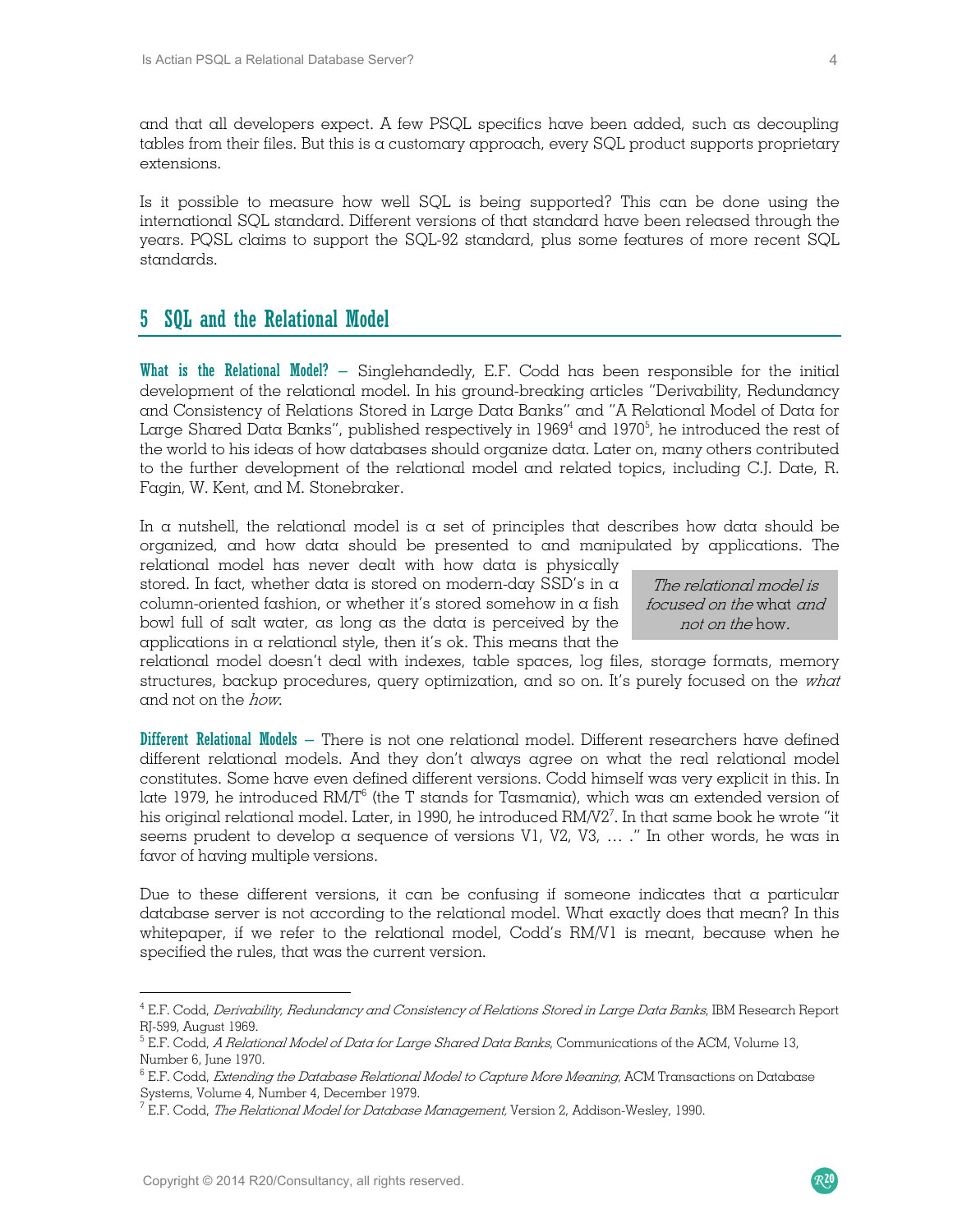Is SQL Really Relational?  $-$  SQL has always been regarded as one of the first relational database languages. Other early ones were Quel, QBE, and Square. More recently, the language D4 was introduced in the product DataPhor.

SQL does a decent job in being an implementation of the relational model. However, it's not a perfect implementation. For example, how primary keys are defined and how duplicate rows are treated, is different from the relational model. Therefore, through the years, many discussions have been held and articles have been written to describe the digressions of SQL.

These digressions do not only apply to commercial SQL implementations, but also to the SQL standards from the first to the most recent version. This means that it's impossible for a vendor to implement a SQL dialect that supports the relational model as well as the SQL standard. Therefore, vendors have to choose, and most went for the practical alternative: follow the SQL standard.

Conclusion: PSQL is not more relational than SQL itself, because PSQL supports an extensive SQL dialect and when possible, it supports the SQL standard.

The Differences Between SQL and Relational – It would go too far to list all the aspects where SQL differs from the relational model. For an exhaustive list, we refer to C.J. Date's book $^8$  "SQL and Relational Theory".

SQL has never been 100% in line with the relational model. There have always been differences. An important difference is that SQL allows for duplicate rows in tables, which is considered a sin in the relational model. Because a relation is a set of rows and in set theory a set cannot contain duplicate elements, therefore, relations (the

An important difference between SQL and the relational model is that the former allows for duplicate rows, while the relational model doesn't.

 $R^{20}$ 

equivalent of tables in SQL) can't contain duplicate rows<sup>7</sup>. That difference is probably the reason why SQL uses the term table and not relation.

Donald D. Chamberlin, one of the main designers of SQL and one of the first implementers of  $\alpha$ SQL product, was for a large part responsible for the language as we know it right now. In his book on DB2 $^9$ , he describes why the decision was made to allow duplicate rows in tables. The designers of  $SQL^{10}$ , at that time, adopted a very practical approach. They decided not to enforce no-duplication, because, if no query result is allowed to contain duplicate rows, a sort operation has to be performed every time. Because in the 1970s and 1980s sorts were still resource hungry operations, they decided to make it optional. If you don't want duplicate rows in your tables, define a primary key, and if you don't want duplicate rows in your query results, add distinct to every query. Chamberlin: "When the original SQL designers decided to allow users the options of handling nulls and [duplicate rows], they viewed these features as minor conveniences, not as major departures from orthodoxy, taken at the risk of excommunication."

Another difference is that in the relational model data can only be manipulated and queried using a set-oriented approach, not a record-oriented approach. Codd worded it as follows: "[Relations] have no positional concepts. One may shuffle the rows without affecting information

 $\overline{a}$ 

 $8$  C.J. Date,  $SQL$  and Relational Theory; How to Write Accurate SQL Code, http://it-ebooks.info/book/183/, IT eBooks, 2009.

 $^9$  D.D. Chamberlin et al., *SEQUEL 2: A Unified Approach to Data Definition, Manipulation, and Control*, IBM R&D, November 1976.<br><sup>10</sup> D.D. Chamberlin, *A Complete Guide to DB2 Universal Database,* Morgan Kaufmann Publishers, 1998.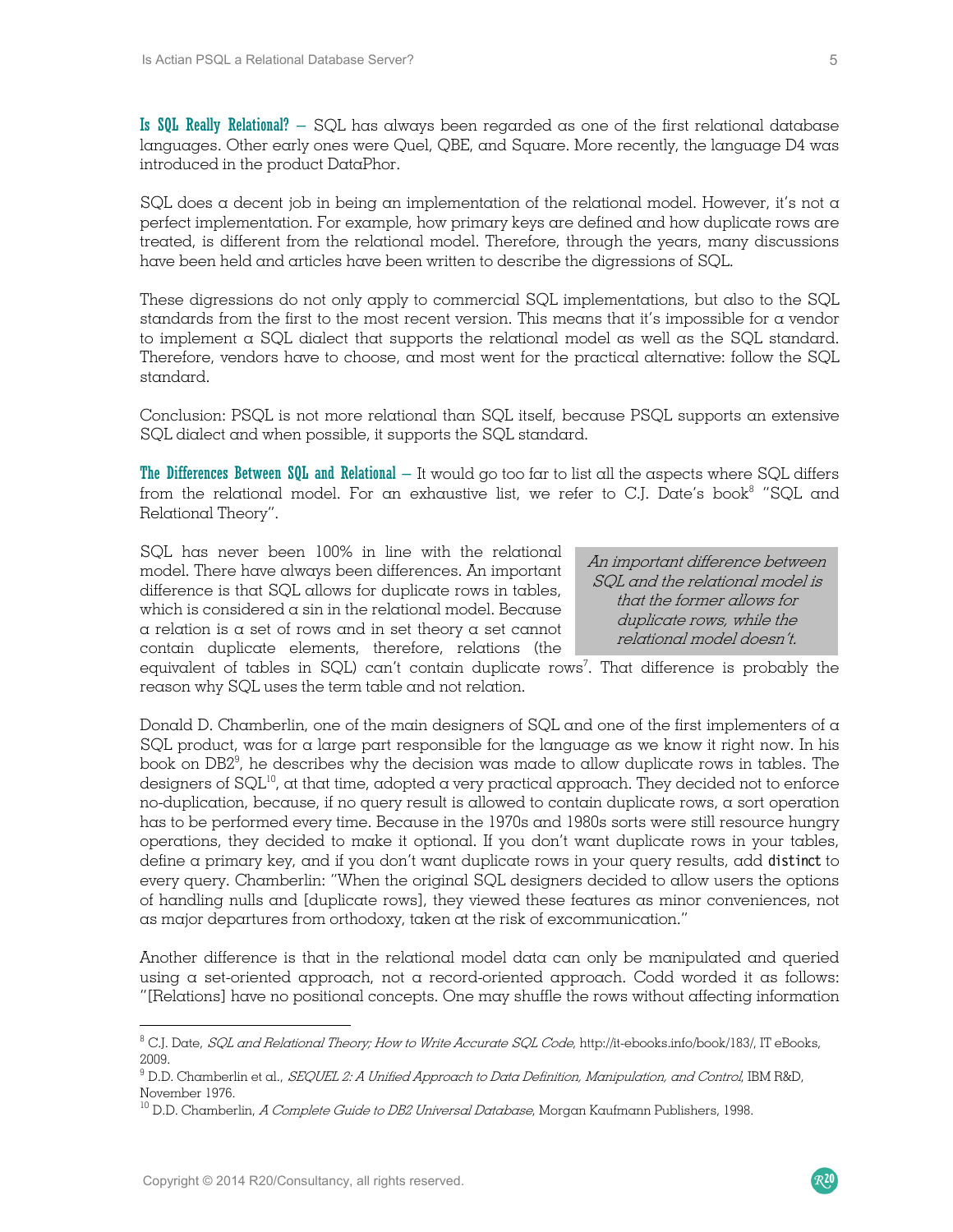content. Thus, there is no "nextness" of rows." This implies that if a database language supports  $\alpha$  feature that allows an application to browse through the rows of  $\alpha$  table by just indicating next, that feature is not relational. In addition to the set-oriented approach, most SQL products do support a record-oriented approach, one that is based on *cursors*. In other words, the cursor, that is used heavily when programming so-called embedded SQL, is not a relational concept.

## 6 Codd's Twelve Rules and Actian PSQL

Now that we have described what the relational model is, we can focus on the term *relational* database server, and determine whether PSQL is a relational database server.

A relational database server is a database server that allows the data to be manipulated according to the rules of the relational model.

In the second half of the 1980s, the term relational was becoming commercially valuable. To benefit from this momentum, more and more products were classified as relational by their vendors, which not all of them were. This triggered Codd to define  $\alpha$  set of rules that could be used to "measure" how relational a product really is. These rules became known under the name Codd's Twelve Rules. These rules were published in several articles<sup>11,12,13</sup> and can also be found in Wikipedia $14$ .

The twelve rules were in fact thirteen rules: rules  $0$  to 12. Together, they can be used as  $\alpha$ yardstick. Through the years, many products have been tested on their relationality. A product can score 1 point, half a point, or zero points for a rule depending on how well the rule is supported. Note that products do not get  $\alpha$  point when they support rule 0. Codd did some of these tests himself. For example, in 1985 he published an article in which he concluded that IBM's DB2 scored a 7, and Cullinet's IDMS/R and ADR's Datacom/DB a 0.

#### 6.0 Rule 0: Single Foundation Rule

 $\overline{a}$ 

Rule: For any system that is advertised as, or claimed to be a relational DBMS, that system must be able to manage database entirely through its relational capabilities.

This rule indicates that a relational database server is allowed to support multiple database languages and interfaces, even non-relational ones, but there has to be at least one relational language or interface for invoking all the services supported by that database server.

This rule is essential. Codd indicated that this rule must hold whether or not the product supports any non-relational capabilities for managing data. If  $\alpha$  product does not support this Rule 0, it's not worth rating it. That's why products don't get points for supporting this rule.

Conclusion: In Actian PSQL all supported database services can be invoked using SQL. There are no services for which a non-relational interface is needed. PSQL supports this rule and can be rated.



 $11$  E.F. Codd, Is Your DBMS Really Relational, Computerworld, October 14, 1985.

 $12$  E.F. Codd, *Does Your DBMS Run By The Rules?*, Computerworld, October 21, 1985.

<sup>&</sup>lt;sup>13</sup> E.F. Codd, *The Relational Model for Database Management, Version 2*, Addison-Wesley, 1990.<br><sup>14</sup> Wikipedia, see http://en.wikipedia.org/wiki/Codd%27s\_12\_rules, 2013.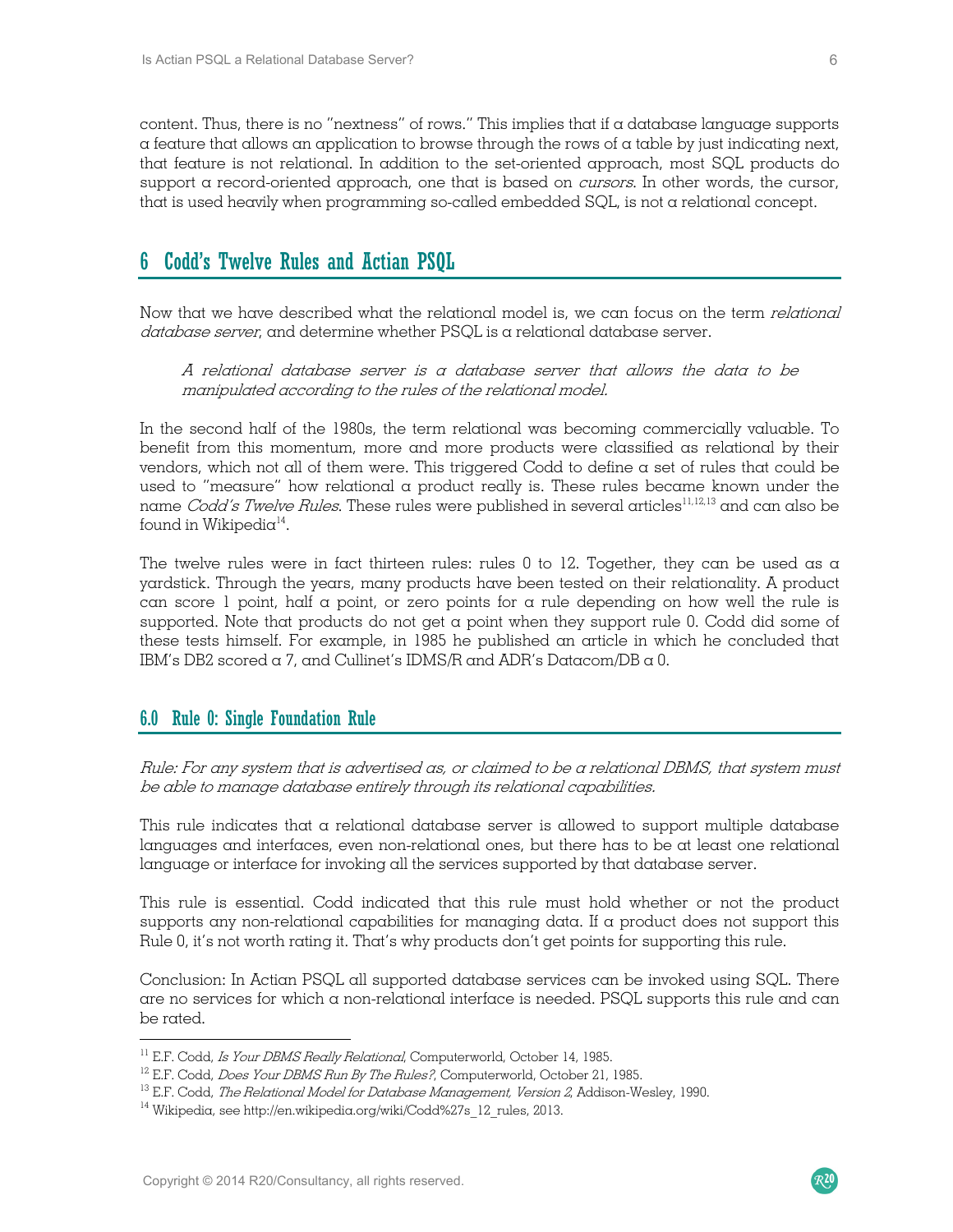#### 6.1 Rule 1: Information Rule

Rule: All information in a relational database (including table and column names) is represented at the logical level in only one way: by values in tables.

In most SQL systems all values are stored in tables and can't be stored outside tables. In addition, information can only be presented to applications as values that are stored in the columns of tables. All this applies to PSQL as well.

Additionally, Codd indicated that this rule should be true not only for data values but for table names and column names as well. In other words, meta data should also be stored as values in tables. In SQL systems these tables are called catalog or system tables. In PSQL all data is stored in tables and is presented as values in tables. PSQL's meta data is also stored and presented in (catalog) tables.

Conclusion: PSQL supports Rule 1.

#### 6.2 Rule 2: Guaranteed Access Rule

Rule: Each and every datum (atomic value) in a relational database is guaranteed to be logically accessible by resorting to a combination of table name, primary key value, and column name.

In relational systems data can be found and identified using set-oriented queries. With such  $\alpha$ query, an application retrieves a set of rows. What this rule indicates is that each value in the database should be accessible with a query that specifies the table, the column name to retrieve and a condition that identifies (at maximum) one row in the table. In fact, it must always be possible to identify each value through a table name, column name, and a primary key value.

This implies that for each table in a relational system a primary key has to be defined. If for a table a primary key is missing, it's not possible to identify each value; see also Section 5.

PSQL supports primary keys. However, as with almost all SQL systems, PSQL does not require that a primary key is defined for a table, it's optional. Tables can be created without primary keys. If there are no other concepts defined that demand the uniqueness of rows in a table, such a primary key-less table can have duplicate rows. The effect is that values in such a table can't be uniquely accessed by the combination of  $\alpha$  table name, column name, and primary key value.

Conclusion: PSQL does not support Rule 2, because primary keys are optional for tables.

#### 6.3 Rule 3: Systematic Treatment of Null Values

Rule: Null values (distinct from the empty character string of blank characters and distinct from zero or any other number) are supported in fully relational DBMS for representing missing information and inapplicable information in a systematic way (independent of data type).

What Codd meant with this rule is that it should *not* be necessary to define a special value (for

 $R<sub>20</sub>$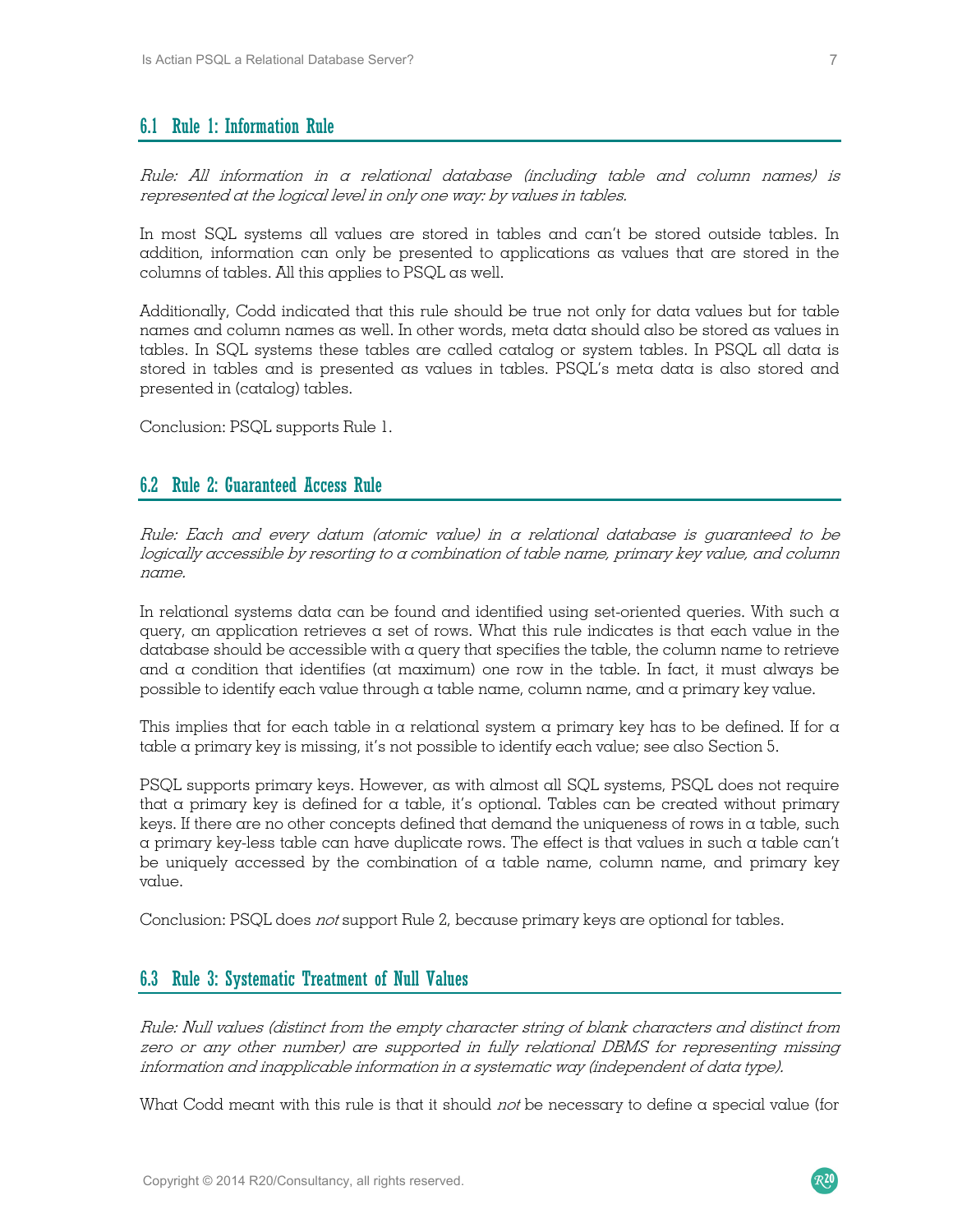each data type or column a special one) to represent missing information. Defining that  $\alpha$ column allows null values, should be enough, regardless of the column's data type. Codd also indicated that it's important that if a column is part of a primary key, it must be a null-notallowed column.

PSQL supports null values as described in the SQL standard. The systematic way of treating null values in the SQL standard is according to how Codd had defined the concept. In addition, in PSQL, if a column becomes part of a primary key, it's automatically set to null-not-allowed.

Conclusion: PSQL supports Rule 3.

Note: About five years after publishing the twelve rules, Codd wrote an article<sup>15</sup> in which he specified that relational systems should support two types of null values: null applicable and null non-applicable. However, this was done after he had defined the rules, so they are not described in them. No SQL system supports multiple null values.

#### 6.4 Rule 4: Dynamic On-Line Catalog Based on the Relational Model

Rule: The database description is represented at the logical level just like ordinary data, so that authorized users can apply the same relational language to its interrogation as they apply to the regular data.

This rule means that the system must support  $\alpha$  set of catalog tables and that these catalog tables can be accessed using the same query language used for querying the "ordinary" tables. If this rule is true, users and developers benefit by having to learn only one language.

In PSQL all data is stored in catalog tables, and all the meta data is accessible through these catalog tables. Examples of such catalog tables are X\$VIEW and X\$FIELD. All these catalog tables can be queried in the same way as ordinary tables (using SQL). Even views can be defined on them<sup>16</sup>.

Conclusion: PSQL supports Rule 4.

#### 6.5 Rule 5: Comprehensive Data Sublanguage Rule

Rule: A relational system may support several languages and various modes of terminal. However, there must be at least one language whose statements are expressible per some welldefined syntax as character strings, and that is comprehensive in supporting all of the following items:

- Data definition (create table, drop table, and alter table)
- View definition (create view and drop view)
- Data manipulation (select, insert, update, and delete)

 $\overline{a}$ 

 $^{15}$  E.F. Codd, *The Relational Model for Database Management, Version 2*, Addison-Wesley, 1990.

 $16$  R.F. van der Lans, Accessing the DDF Files Through Views,

cs.pervasive.com/blogs/sql4psql/archive/2010/03/22/accessing-the-ddf-files-through-views.aspx, March 2010.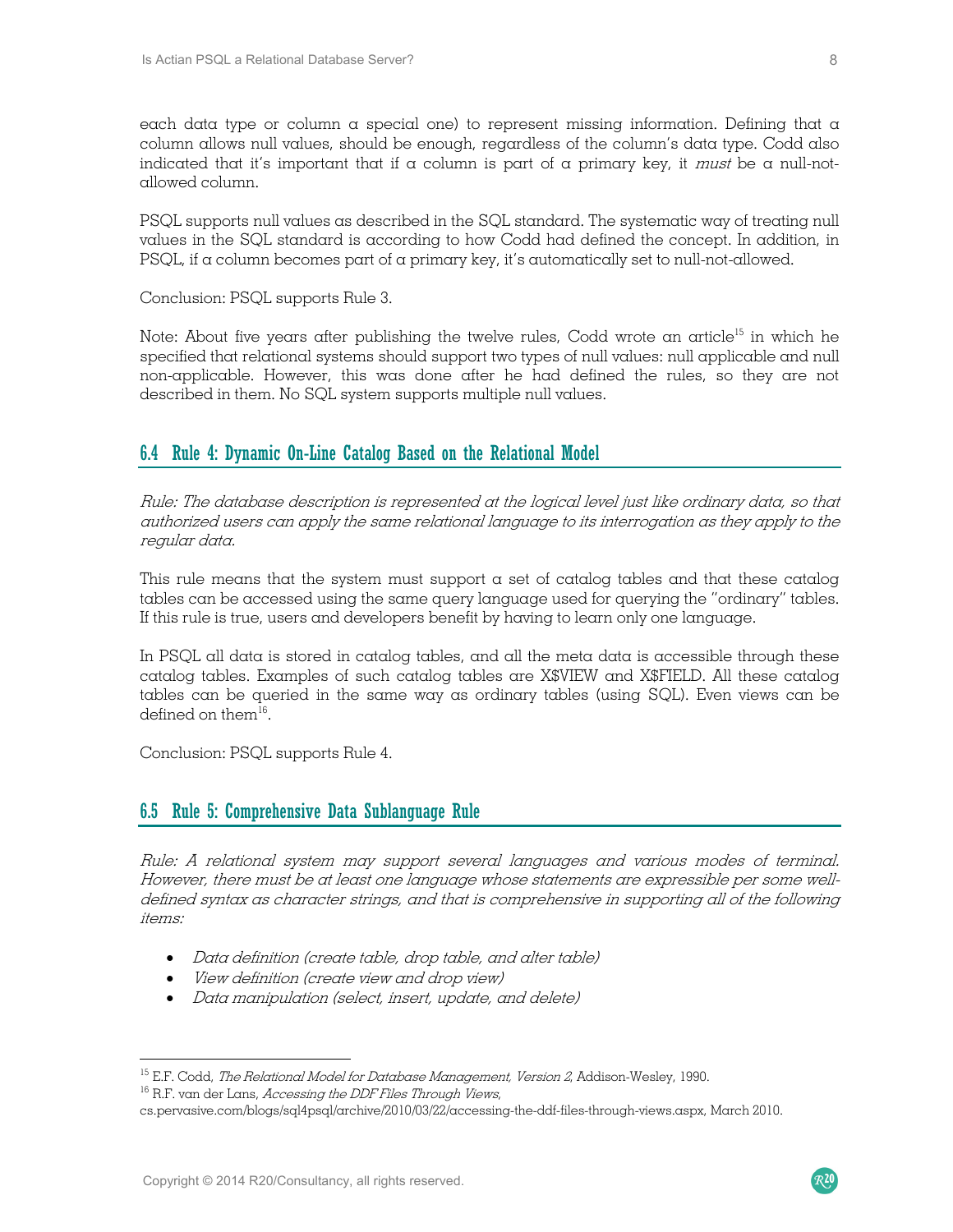- Integrity constraints (create constraint and drop constraint)
- Authorization (grant and revoke)
- Transaction boundaries (start transaction, commit, rollback)

To illustrate what is meant with the various items, examples of SQL statements are added between brackets.

This rule overlaps with Rule 0 somewhat. This rule indicates that there should be at least one language for invoking all the services listed above and, in addition, that language should be expressible with character strings. In 1985, when the rules were introduced, other relational languages were being developed of which some could not be expressed in character strings. QBE (Query By Example) is such an example<sup>17</sup>. This language only had a simple graphical interface. There was no version in which the statements could be specified in strings.

PSQL supports all the features in the list above in the form of SQL statements, and its SQL statements are expressible using a well-defined syntax as character strings. Evidently, this last requirement applies to every SQL implementation.

Conclusion: PSQL supports Rule 5.

#### 6.6 Rule 6: View Updating Rule

Rule: All views that are theoretically updatable must be updatable by the system.

A view is a virtual table of which the content is derived from underlying base tables the moment they are queried. Besides being queryable, views can also be updatable. When views are updatable it means that they can accept inserts, updates, and deletes. When that happens, those changes are applied to the underlying base tables.

Whether  $\alpha$  view is updatable depends on how it has been defined. For example, for  $\alpha$  view that shows aggregated data, it's difficult to indicate how inserts on such a view should be reflected as inserts in the underlying base tables. Views that join data from multiple base tables, are not always updatable either, although some are. Much has been written on what the rules are of determining which views are theoretically updatable<sup>18,19</sup>.

In PSQL the rule is that the (virtual) contents of  $\alpha$  view can be changed only if  $\alpha$  one-to-one correspondence exists between the rows of the view and the rows of the underlying base table(s). This means, for example, that if a view definition contains distinct in the select clause or contains  $\alpha$  group by clause, it can't be updated. Now this restriction is acceptable, because those views are theoretically not updatable. However, PSQL also has the restriction that if a view is defined as a join, it's not updatable. Unfortunately, theoretically, some joins are updatable.

Conclusion: PSQL supports Rule 6 partially.

 $\overline{a}$ 

 $R^{20}$ 

<sup>&</sup>lt;sup>17</sup> M.M. Zloof, *Query By Example*, Proceedings NCC 44. Anaheim, California, May 1975.<br><sup>18</sup> C.J. Date, *Relational Database Writings 1991-1994*, Addison-Wesley Publishing Company, 1995.<br><sup>19</sup> C.J. Date, *View Updating and* 

ebooks.info/book/1357/, IT eBooks, 2012.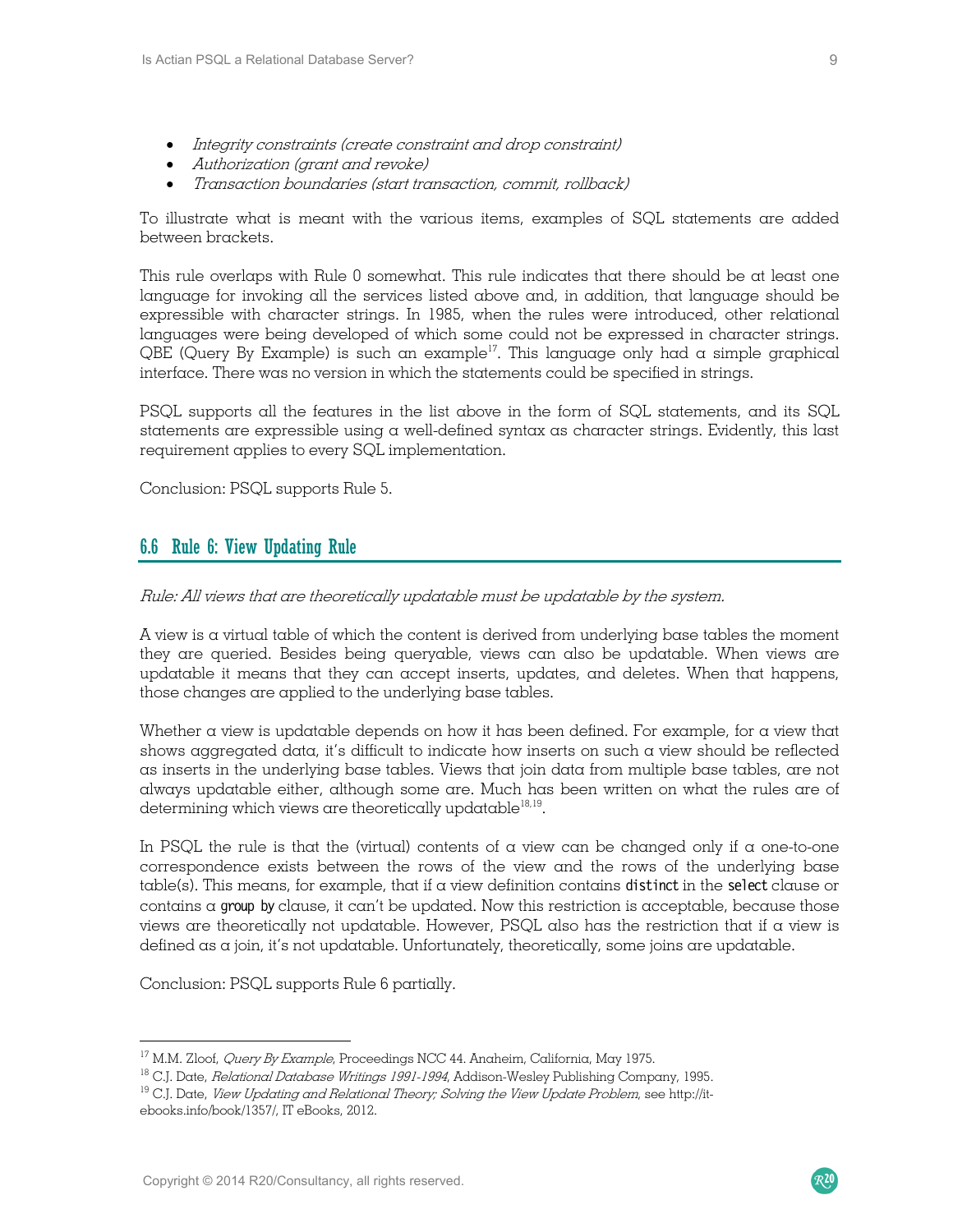#### 6.7 Rule 7: High-Level Insert, Update, and Delete

Rule: The capability of handling a base relation or a derived relation as a single operand applies not only to the retrieval of data but also to the insertion, update, and deletion of data.

In every relational system set-oriented queries can be specified. The result of such a query is a set of rows. This rule indicates that insert, update, and delete operations should also be setoriented. For example, it should be possible to delete  $\alpha$  set of rows in  $\alpha$  table with one delete operation, and it must be possible to change values in a set of rows with one update operation. There should be no need to use a record-oriented interface for inserts, updates, and deletes.

According to Codd, the advantage of  $\alpha$  set-oriented approach for these operations is that it allows the relational system to determine what the most efficient processing strategy is for executing them. In other words, like with queries, the optimizer can try to come up with the most efficient processing strategy. Programmers don't have to concern themselves with that aspect. They only have to focus on what has to be inserted, updated, or deleted.

From the first version, the SQL standard has included set-oriented inserts, updates, and deletes. The same applies for PSQL's implementation of SQL.

Conclusion: PSQL supports Rule 7.

#### 6.8 Rule 8: Physical Data Independence

Rule: Application programs and terminal activities remain logically unimpaired whenever any changes are made in either storage representations or access methods.

As indicated, the relational model doesn't concern itself with how data is stored and how data should be accessed. This rule emphasizes this aspect. Applications should only "see" tables, columns, and data values. They should not have to deal with how or where data has been stored and which indexes can and should be used to retrieve the data. If this is the case, the advantage is that those physical aspects can be changed for performance or concurrency reasons without impacting the applications. This improves productivity and maintenance.

In PSQL, indexes can be added and dropped, storage structures can be changed, and all these changes have no impact on application code. In fact, PSQL is one of the few SQL systems that even allows the data files to be decoupled from the table. This makes it possible to link another data file to a table. All these actions have no impact on the applications.

Conclusion: PSQL supports Rule 8.

#### 6.9 Rule 9: Logical Data Independence

Rule: Applications programs and terminal activities remain logically unimpaired when information-preserving changes of any kind that theoretically permit unimpairment are made to the base tables.

Due to changes of information needs, the structures of base tables may have to change. When

 $R^{20}$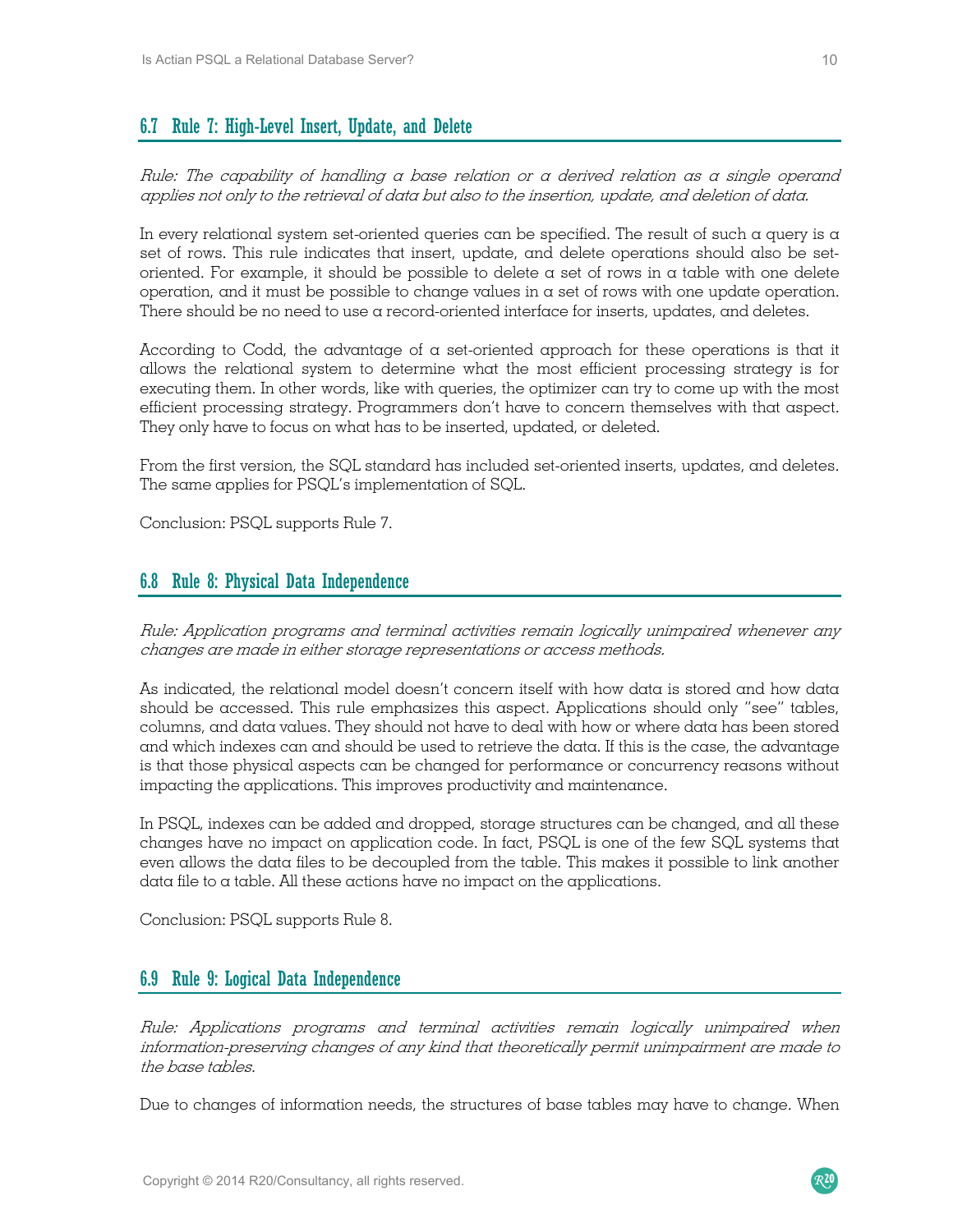those structures change, application codes may have to change as well. This rule indicates that it should be possible that those applications, for which the change is irrelevant, do not have to be changed. This can be done by simulating the old structures of the base tables with views. In other words, after the change the applications access the data through views that have the same structure and content as the old base tables.

Codd gives two examples: " $(1)$  splitting a table into two tables either by rows using row content or by columns using column names, if primary keys are preserved in each result; (2) combining two tables into one by means of a non-loss join". This is called a *lossless join*.

This rule relates closely to Rule 6 for view updatability. Example 1 is difficult to support for PSQL, because it means that when a base table is split into two tables, a view has to be defined that reconstructs that table to hide that fact. Unfortunately, this view is non-updatable, because PSQL doesn't support updating of views when they are joins, whereas the original table was updatable.

In general, it's difficult for a system to support the logical data independence rule when it doesn't fully support Rule 6.

Conclusion: PSQL supports Rule 9 partially.

### 6.10 Rule 10: Integrity Independence

Rule: Integrity constraints must be specified separately from application programs and stored in the catalog. It must be possible to change such constraints as and when appropriate without unnecessarily affecting existing applications.

This rule consists of two parts. The first part of the rule indicates that a relational system should support entity integrity, referential integrity, and it should also make it possible to specify more specific integrity rules that reflect, for example, business policies or government regulations. It must be possible to define these additional integrity rules in the same language in which the database is queried and manipulated.

The second part of the rule specifies that integrity rules should not be part of the applications, but should be managed by the relational system. The advantage of this approach is that if integrity rules change, application code doesn't have to be changed.

PSQL supports entity integrity and referential integrity. Additional integrity rules can be specified as well. Especially the triggers allow for many different types of integrity rules to be specified and they are independent of the applications.

Conclusion: PSQL supports Rule 10.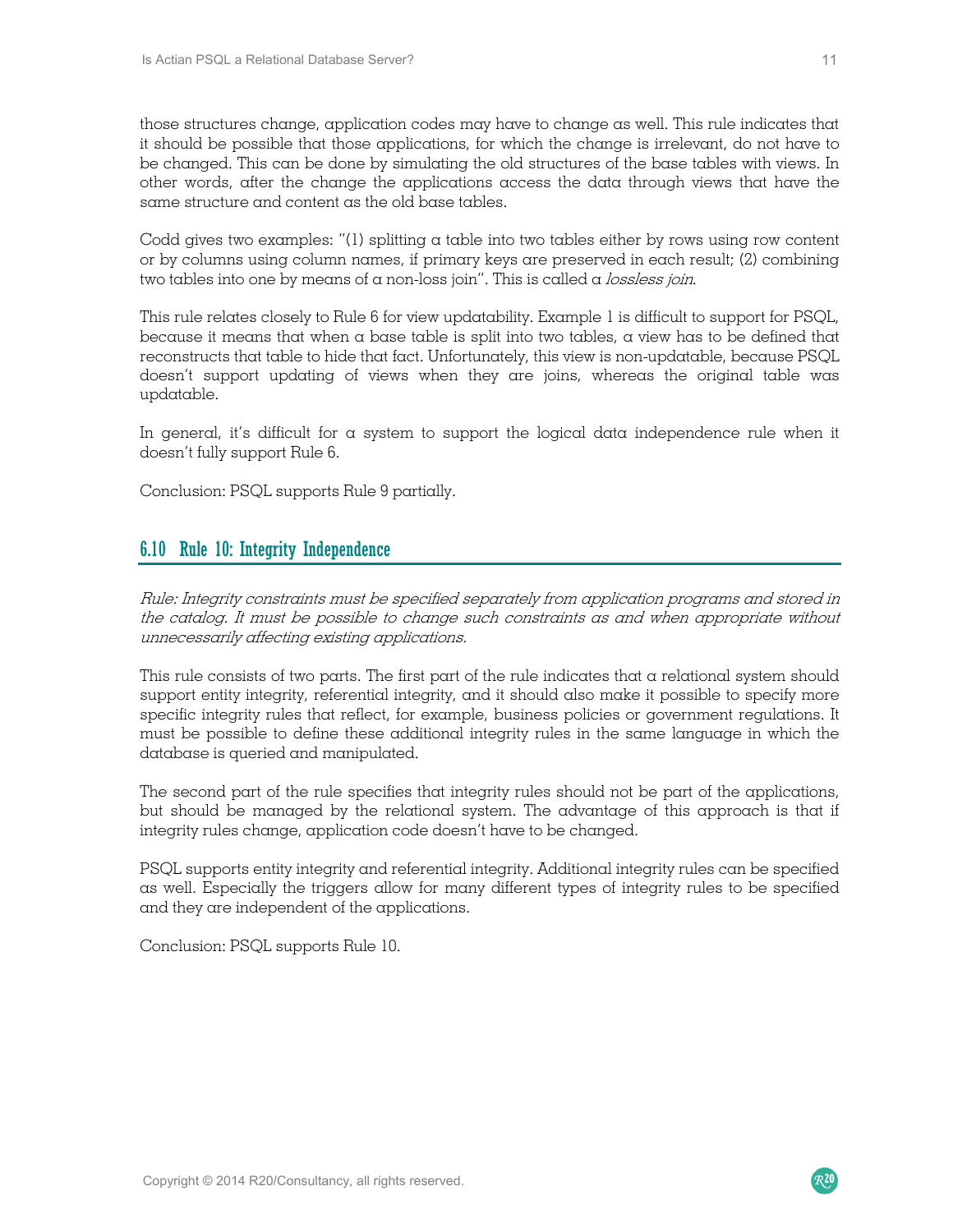#### 6.11 Rule 11: Distribution Independence

#### Rule: A relational DBMS has distribution independence.

Many database servers allow for the data to be distributed over a network of servers. This rule dictates that when portions of the database are distributed over various locations, the distribution should be invisible to the applications and users of the database. To them,  $\alpha$ distributed database should still look like one logical database. This also means that existing applications should continue to operate successfully when data is distributed and redistributed.

It's interesting to see that some of the new database servers developed for big data environments do allow processing to be distributed over large numbers of processors with an almost linear scalability. The distribution technique used here is usually called sharding. Unfortunately, for some of these products the applications have to know where the data is stored. So, some index or hashing structure is needed that guides the applications to the right server (shard). This can lead to a situation where, if data has to be redistributed, application logic has to be changed. Such products do not offer distribution independence.

In PSQL data can be distributed and all the distribution is hidden for the applications.

Conclusion: PSQL supports Rule 11.

#### 6.12 Rule 12: Non-Subversion Rule

Rule: If a relational system has a low-level (single-record at a time) language, that low level cannot be used to subvert or bypass the integrity rules and constraints expressed in the higherlevel relational language (multiple-records at a time).

If a system provides a low-level (record-at-a-time) interface, then that interface cannot be used to subvert the system for, for example, bypassing data security or data integrity rules.

In PSQL, applications have a choice, they can access the data using PSQL's set-oriented SQL interface or the record-oriented Btrieve interface; see Chapter 4. PSQL provides ways to configure databases in such a way that no other access methods such as Btrieve can, for example, subvert integrity rules set at the SQL level. For example, if triggers have been defined using SQL, they are still invoked when the Btrieve interface is used. Note that PSQL provides the flexibility for a database administrator to configure databases in such a way that lower-level access methods such as Btrieve can access data without enforcing the SQL integrity rules.

The same applies for data security. If specific security rules have been defined using SQL on  $\alpha$ database that has been configured as "bound" (bound means all access methods are bound by one security model), then no other access methods such as Btrieve can access the data without supplying the security token set at the SQL level. Again, subversion is not possible using  $\alpha$  lowlevel language.

Conclusion: PSQL supports Rule 12.

 $R^{20}$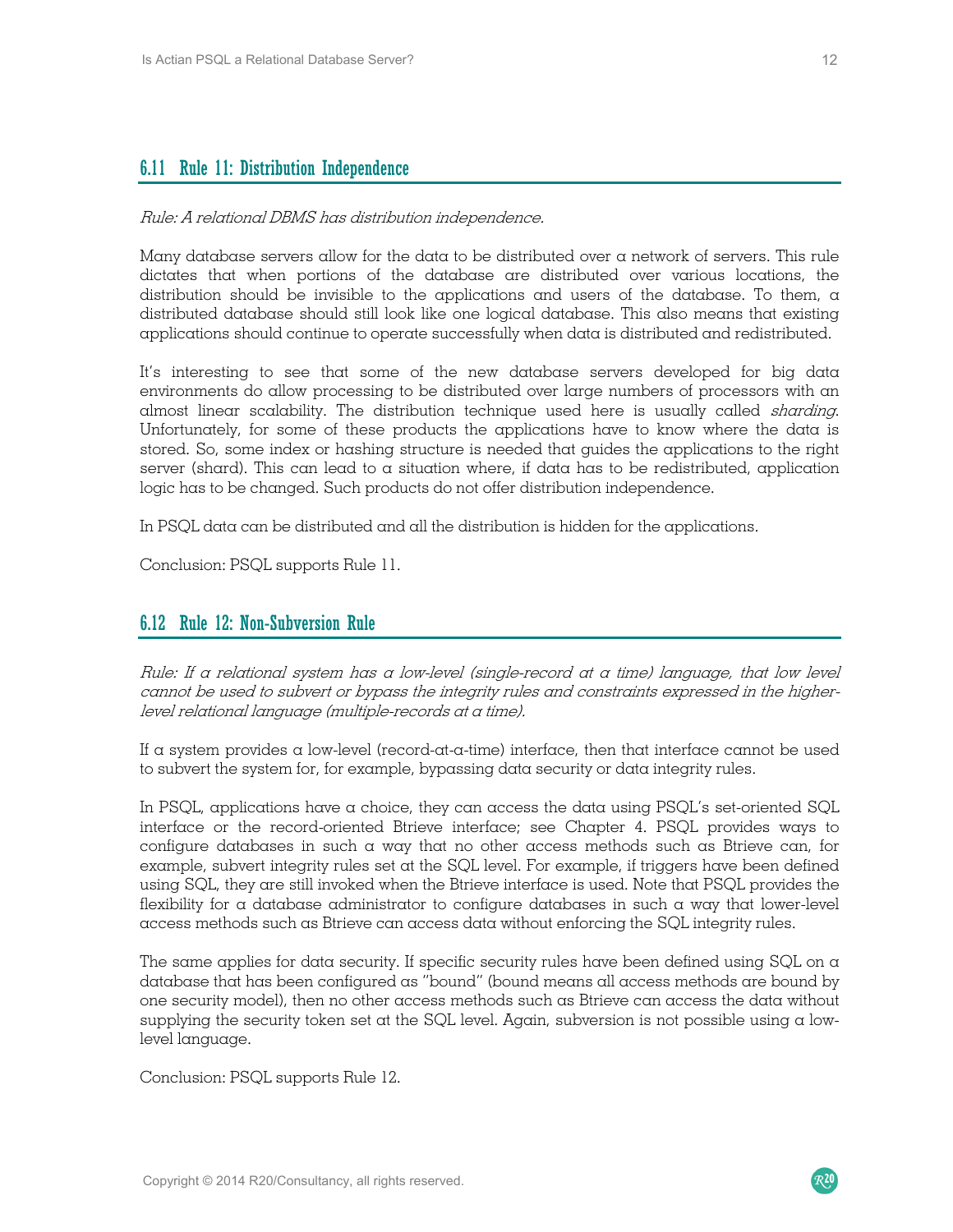Note: Many of the new NoSQL products make it possible to subvert. If we take the Hadoop stack for example, the module called Hive runs on top of another module called MapReduce, which runs on top of the HDFS (Hadoop Distributed File System). Applications can choose which interface they want to use to access the data stored in HDFS. They can go straight to HDFS, they can use MapReduce, or they can opt for the easy-to-use SQL interface of Hive. However, the consequence is that if, for example, functionality is added in the Hive layer, all that functionality is bypassed when an application decides to use the MapReduce or HDFS interfaces. The good thing about the Hadoop stack is that the interfaces of all these layers have been very welldefined.

## 7 How Relational is Actian PSQL?

The final question is how relational PSQL is? Table 1 indicates how well PSQL scores on Codd's twelve rules. The result is  $\alpha$  high score of 10 (out of 12), or in other words, PSQL is for 83% relationally complete.

|                                        | Score          |
|----------------------------------------|----------------|
| 1. Information rule                    | Yes            |
| 2. Guaranteed access rule              | N <sub>o</sub> |
| 3. Systematic treatment of null values | Yes            |
| 4. Active catalog based on RM          | Yes            |
| 5. Comprehensive data sublanguage      | Yes            |
| 6. View updating rule                  | Partial        |
| 7. High-level insert, update, delete   | Yes            |
| 8. Physical data independence          | Yes            |
| 9. Logical data independence           | Partial        |
| 10. Integrity independence             | Yes            |
| 11. Distribution independence          | Yes            |
| 12. Non-subversion rule                | Yes            |
| Total                                  | 10             |

Table 1 How does PSQL score on Codd's twelve rules?

How good is a score of  $10$ ? If we compare this score to other SQL products, then we have to conclude that there are not many SQL products with a higher score. In fact, many new SQL products have a lower score than PSQL. For example, some new ones do not even support highlevel insert, update, and delete, do not support integrity rules, and do not have a catalog. Pure relational systems may score higher, but they barely exist.

It's important to note that at the time when  $\mathrm{Codd}^\text{l}$  wrote these rules, he wrote that "No existing DBMS product that I know of can honestly be claimed to be fully relational, at this time."